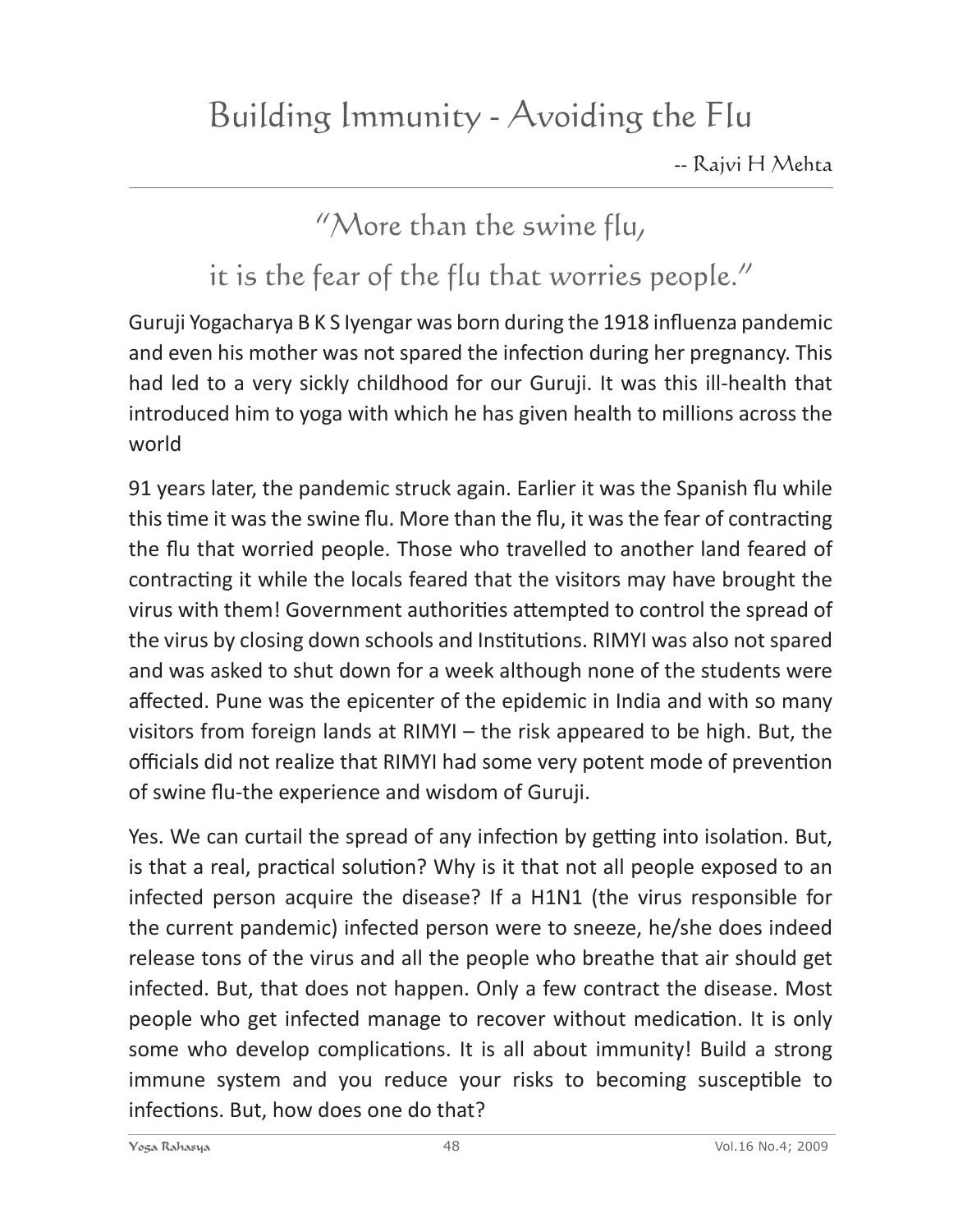## "Modern science is aware of mechanisms of building muscles & cardiovascular systems but what about the immune system?"

Modern science is aware of mechanisms of building muscles and cardiovascular system through exercise but what about the immune system? There are some thoughts that vitamins help, a healthy diet and a hygienic lifestyle helps but there does not seem anything specific at the moment that can help build immune system.

Guruji provided us with a specific sequence of āsana-s that help build the immune system. This was posted on the RIMYI notice board during the swine flu pandemic. This can help us not only avert the flu virus but also many more bacteria and viruses especially when they are lurking in the air and water!



| $\bullet$ | Uttanāsana                    | 5 min                                  |
|-----------|-------------------------------|----------------------------------------|
|           | • Adho Mukha Svanāsana        | 5 min                                  |
| $\bullet$ | Prasarita Padotanāsana        | 3 min                                  |
| $\bullet$ | Sirsāsana                     | 5 min straight, 10 mins of variations) |
| $\bullet$ | Viparita Dandāsana (on chair) | 5 mins                                 |
| $\bullet$ | Sarvangāsana                  | $10 \text{ min}$                       |
| $\bullet$ | Halāsana                      | 5 min                                  |
| $\bullet$ | Sarvangāsana cycle            | 5 mins                                 |
| $\bullet$ | Setu Bandha Sarvangāsana      | 5 mins                                 |
| $\bullet$ | Viparita Karani               | 5 min                                  |

*• Savāsana* with *Viloma / Ujjayi pranayama* 10 min